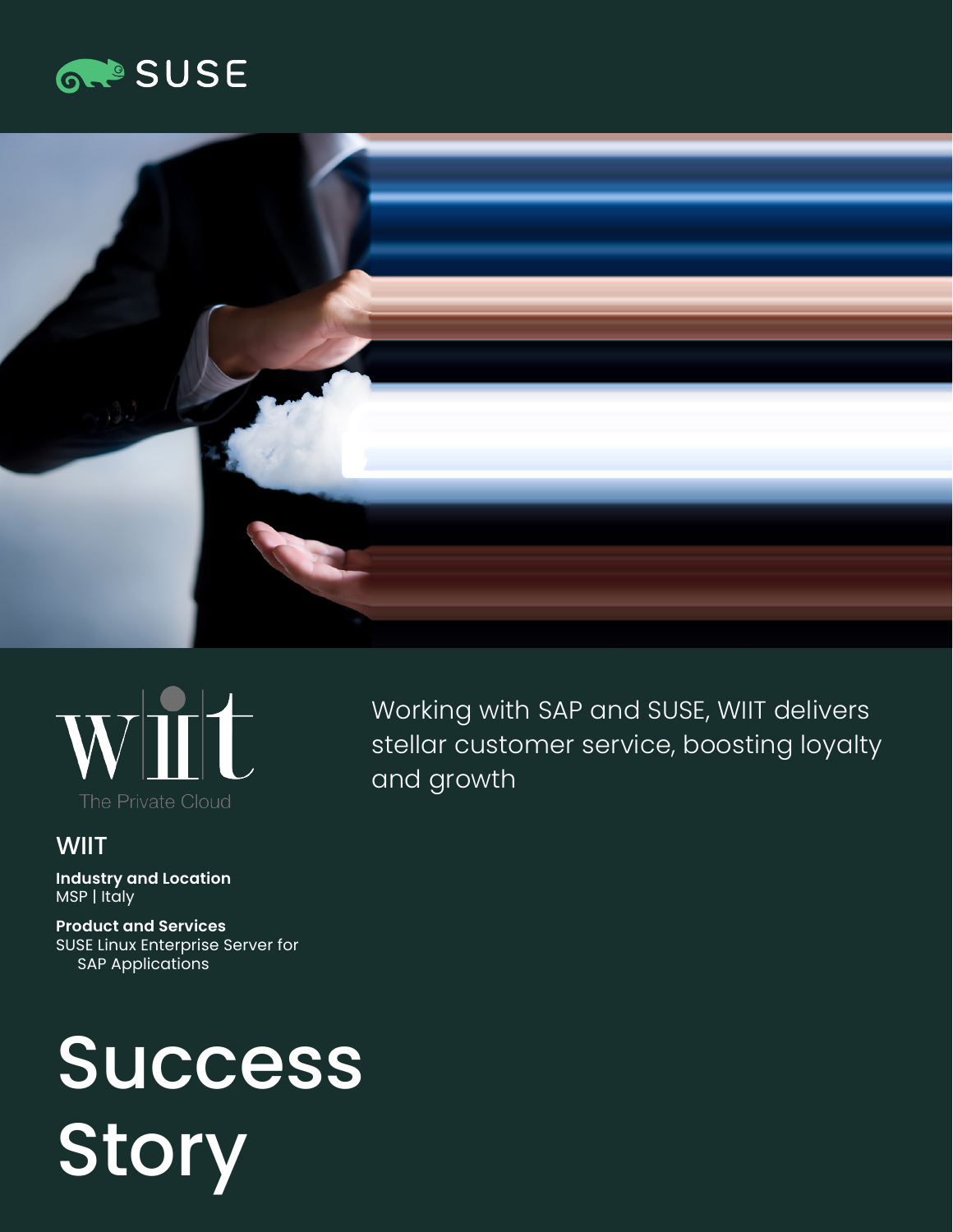# **RAPSUSE**

# At-a-Glance

Delivering top-quality private cloud services to large and medium-sized enterprises across Italy and abroad is no easy feat  $-$  especially when market conditions are tough, and customers are demanding. To help companies focus on what matters  $most$  – selling and boosting profit – cloud company WIIT deployed SAP HANA running on SUSE® Linux Enterprise Server (SLES) for SAP Applications. By working with SAP and SUSE, WIIT succeeded in delivering stellar customer service, which boosts loyalty and fosters growth.

## **Overview**

WIIT offers platform as a service (PaaS) environments to host the critical core business applications of approximately 400 companies worldwide.

As the fastest-growing SAP cloud provider in Italy, winning more SAP customers than even larger IT providers, in 2017 WIIT decided to list itself on the Italian Stock Exchange.

# Challenge

Leonardo Federighi, cloud service director at WIIT, says: "We deliver our services to customers with very large turnovers from 100 million to 4 billion euros per year — across pretty much all industries. These



companies have one crucial requirement: that their operations are up and running at all times.

"Because we are the outsourced IT department for our customers, we have a huge responsibility to ensure that their systems are constantly running smoothly, efficiently and securely. In order to keep our service quality high, we continually strive to improve our knowledge and skills, and this is reflected in the vast number of certifications and qualifications we have obtained over time. We are, in fact, one of the two cloud providers with the largest number of SAP certificates in the world!"

To give its large and demanding customers the peace of mind that their core business applications are supported by reliable, stable and secure systems, WIIT strives to stay constantly up-to-date with the latest technology.

For this reason, the company chose to adopt SAP HANA as the strategic database for its SAP-based customers. While initially choosing a mix of Microsoft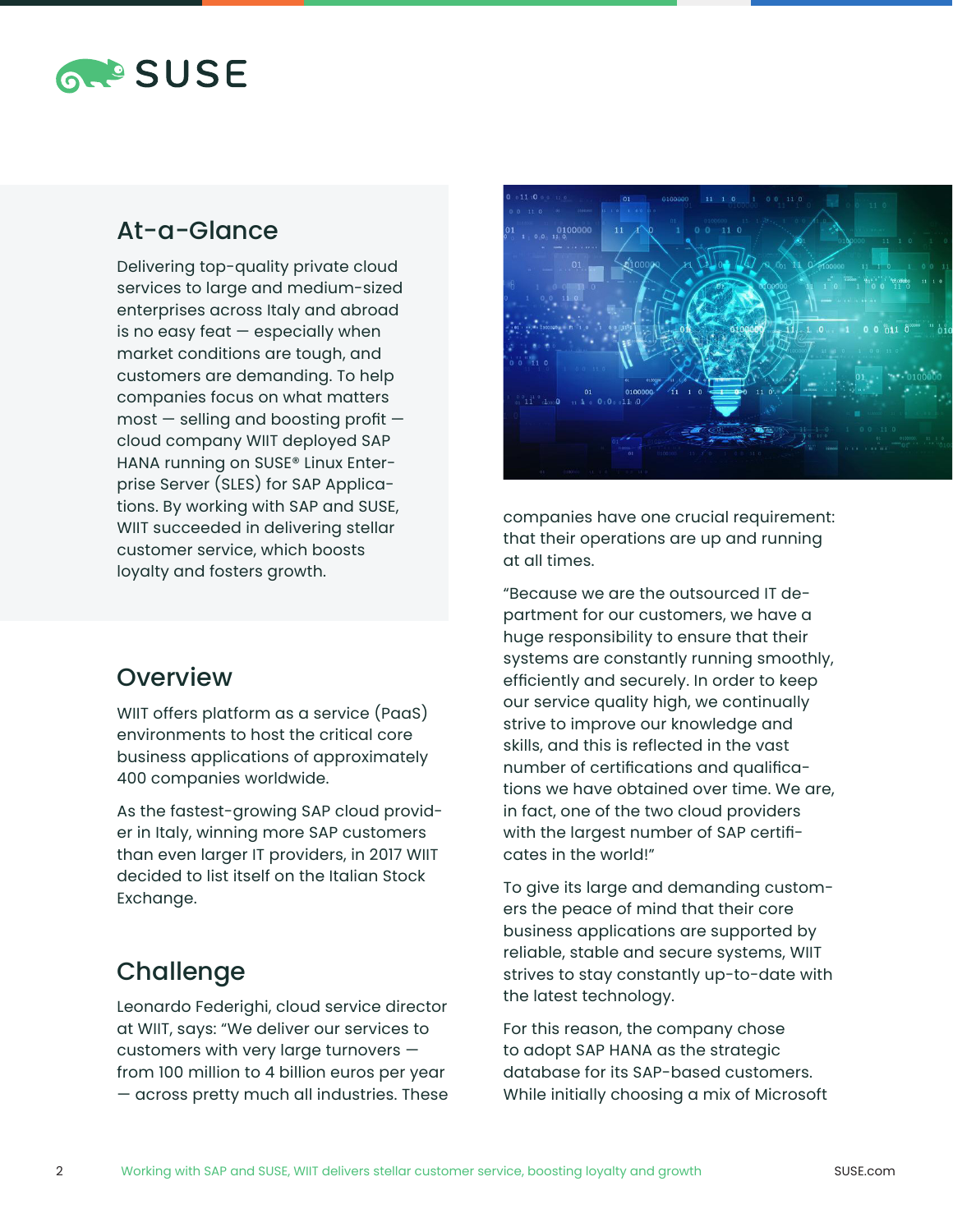

"The collaboration with SUSE was absolutely crucial to support our continuous growth and our reputation as a leading managed services provider in Italy and abroad."

> **Leonardo Federighi**  Cloud Service Director **WIIT**

Windows for application servers and Red Hat Enterprise Linux for databases as the operating systems for its new SAP HANA environments, WIIT soon began evaluating other options, looking for better value for money, higher performance and improved reliability.

"We were happy with Windows and Red Hat at the beginning," says Federighi. "But we soon realized that we would significantly benefit from a more user-friendly, flexible and affordable platform."

## Solution

In seeking a new platform for its SAP HANA environment, WIIT was impressed by SLES for SAP Applications. "The corporate synergy between SAP and SUSE is well-known," says Federighi. "This in itself gave us great peace of mind that we were onto the right platform.

"What really sealed the deal, though, was the fantastic pre- and after-sales support that we received from SUSE: it was genuinely a whole new level of expertise and assistance and convinced us to deploy this platform."

WIIT enlisted a SUSE business partner to provide support during the implementa-



tion process, which lasted approximately one year, and saw the development, testing and production of 200 SUSE systems, most of which were virtualized using VMware virtualization technologies.

"During the testing phase, a small issue occurred," says Federighi. "However, the SUSE team fixed it so quickly that it didn't impact any of our operations. This really demonstrated their skills and commitment to assisting us throughout this project."

At present, approximately 35,000 users worldwide are leveraging WIIT's new SAP HANA systems supported by SLES for SAP Applications.

## **Results**

By deploying SLES for SAP Applications in support of its new SAP HANA landscape, WIIT is now in a better position than ever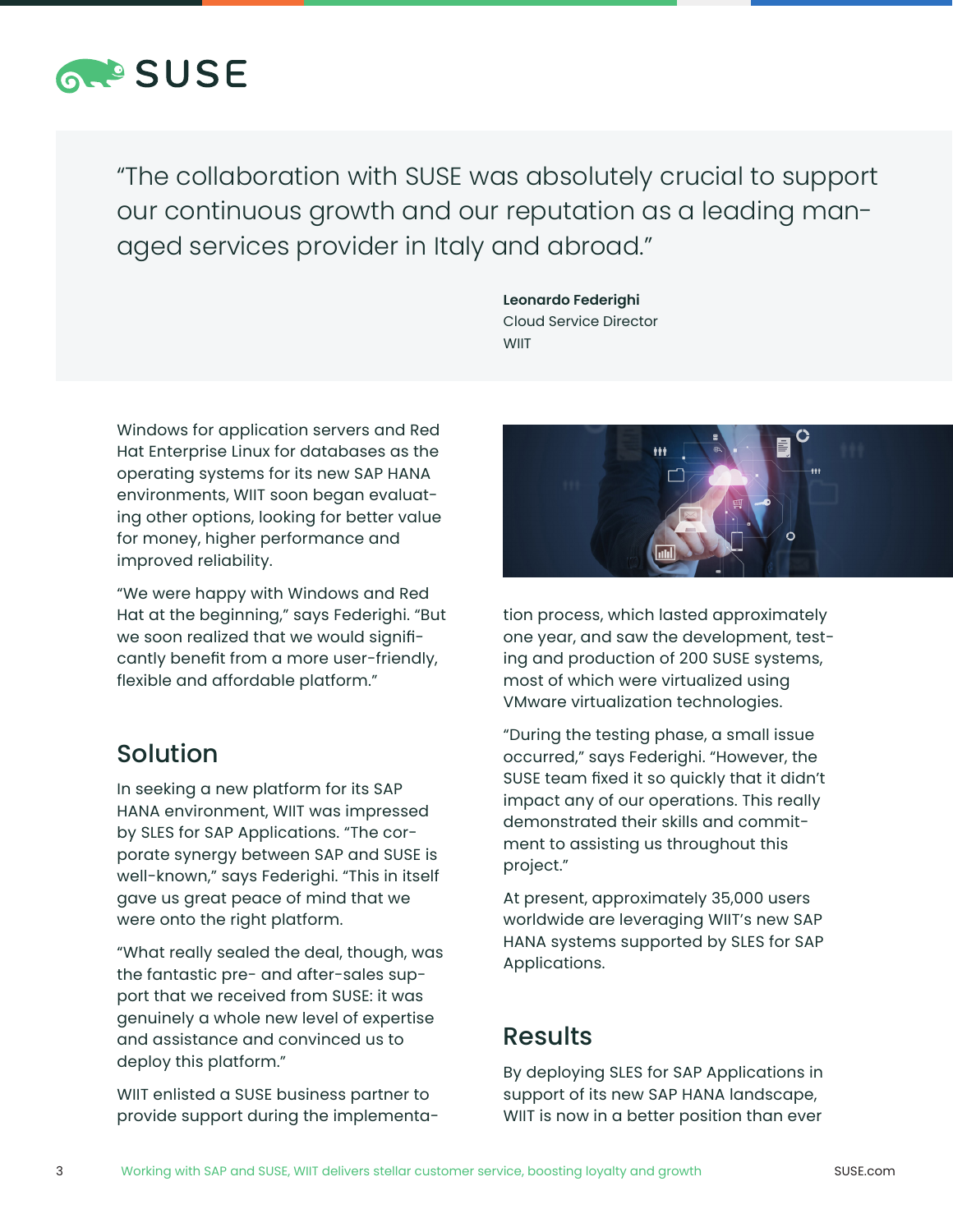

"What sealed the deal for us was the high-quality pre- and after-sales support that we received from SUSE: it was genuinely a whole new level of expertise and assistance and convinced us to deploy this platform."

> **Leonardo Federighi**  Cloud Service Director **WIIT**

to deliver excellent, continuous service to its customers around the world.

The SUSE platform, in support of WIIT's SAP HANA environment, delivers enhanced reliability, stability and security, drastically slashing the number of incidents and, as a result, boosting customer service.

"Our main goal is to strengthen our customer base and win more business, and we can confidently say that the SUSE and SAP solutions are key enablers of that," comments Federighi. "By offering an improved customer experience, we are able to boost customer loyalty and retention, and reinforce our reputation as a trusted, future-ready IT provider, which attracts new prospects."

After the successful implementation of SLES for SAP Applications, WIIT is already planning to deploy SUSE Manager, which will help it to manage its ever-growing server environment in a simpler and more efficient way.

Federighi concludes, "The collaboration with SUSE was absolutely crucial to support our continuous growth, and our reputation as a leading private cloud service provider for business critical applications in Italy and abroad."

#### **Benefits**

- Delivers fully supported, easy-to-use and high-performing platform
- Decreases the number of incidents on customer systems
- Improves customer experience, strengthening loyalty

## Find out how SUSE can help you become an innovation hero!

- Sales-Inquiries-APAC@suse.com
- Sales-Inquiries-EMEA@suse.com
- Sales-Inquiries-LATAM@suse.com
- Sales-Inquiries-NA@suse.com